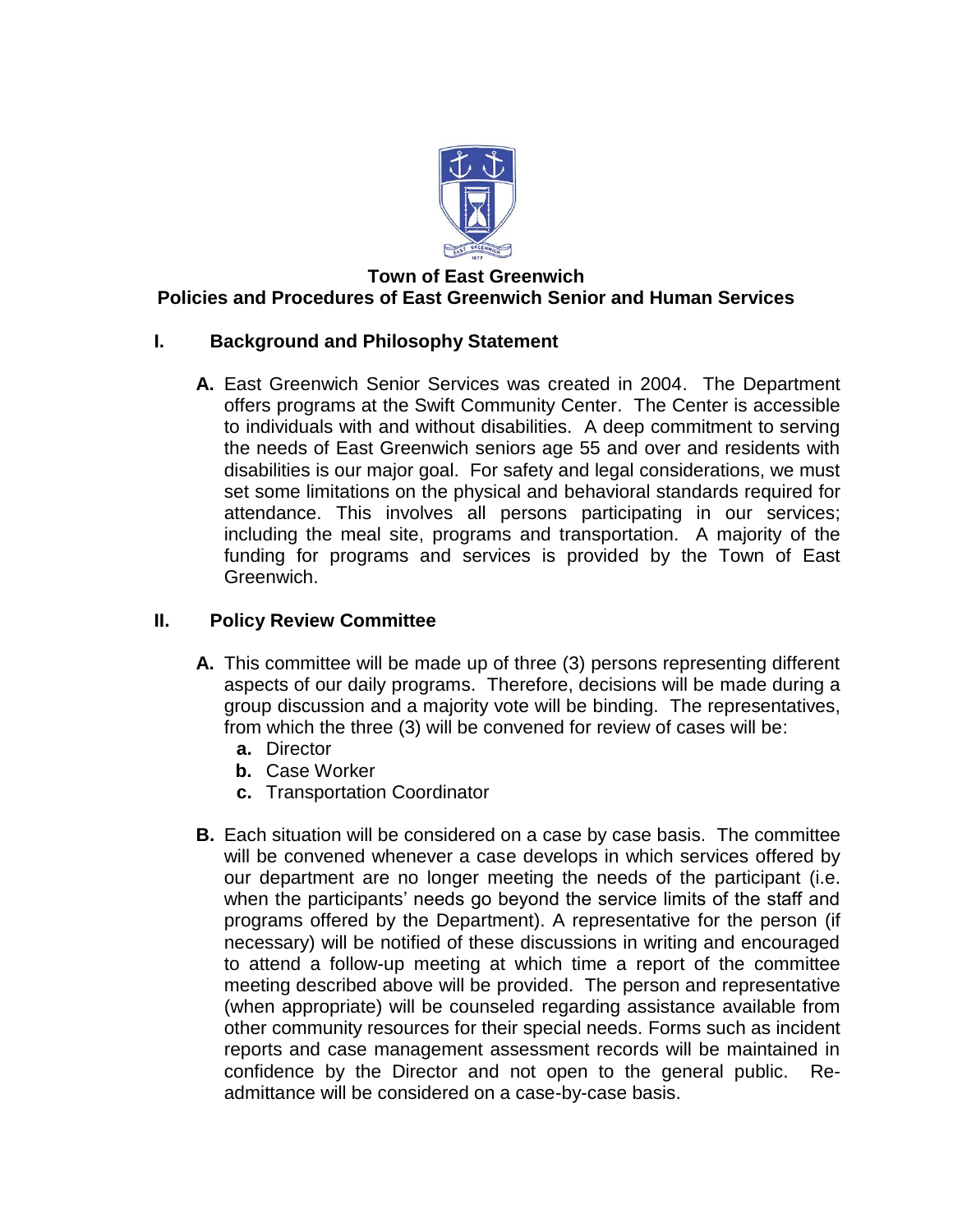## **III. General Polices of the Swift Community Center**

## **These policies are necessary for the protection, rights and welfare of all Center attendees.**

- **a.** All fitness program participants must sign a release of liability and assumption of risk agreement prior to their first class. In the best interest of each member and program participant, emergency contact information is requested. Membership and liability forms are available at Swift and the Town's website at [www.eastgreenwichri.com.](http://www.eastgreenwichri.com/) Staff will mail a form upon request.
- **b.** Each attendee is expected to conduct himself/herself in a courteous manner when interacting with participants, volunteers and staff. Behavior which infringes on the rights or safety of others or prevents their enjoyment of activities and services of the Center will not be tolerated. Any person using profane language, disturbing the peace or provoking an altercation will be required to leave for the day at the discretion of the Director. All incidents of inappropriate behavior will be documented in writing. If the behavior is continuous, the policy review committee will convene to discuss the situation. Failure to adhere to stated policies after one verbal warning will be sufficient grounds for suspension.
- **c.** No physical abuse of participants, volunteers or staff will be tolerated. If a physical abuse occurs, the police will be notified immediately. Physical abuse is grounds for expulsion.
- **d.** No alcohol or illegal substances are allowed on the property or bus. Use or possession of these items is sufficient grounds for suspension (alcohol) or expulsion (illegal substances).
- **e.** There is no smoking in the Center or within 25 feet of the building.
- **f.** Participants are expected to dress in a manner generally acceptable in public meeting places.
- **g.** Children must be accompanied by an adult when in the building and not allowed to roam.
- **h.** Good housekeeping is essential so that all participants may enjoy the facility. Please help keep areas clean by using proper receptacles.

# **IV. Guidelines that Aid in Determining Standards Required for Attendance**

## **Management of Personal Care and Safety**

Participants of the Swift Community Center must be:

- **a.** Responsible for personal care including hygiene, toileting and feeding. The Center staff is not responsible for providing assistance with personal care.
- **b.** Responsible for health care including medications, special diets and emergency provisions. The Center staff is not responsible for providing assistance with medications and other personal health or medical care.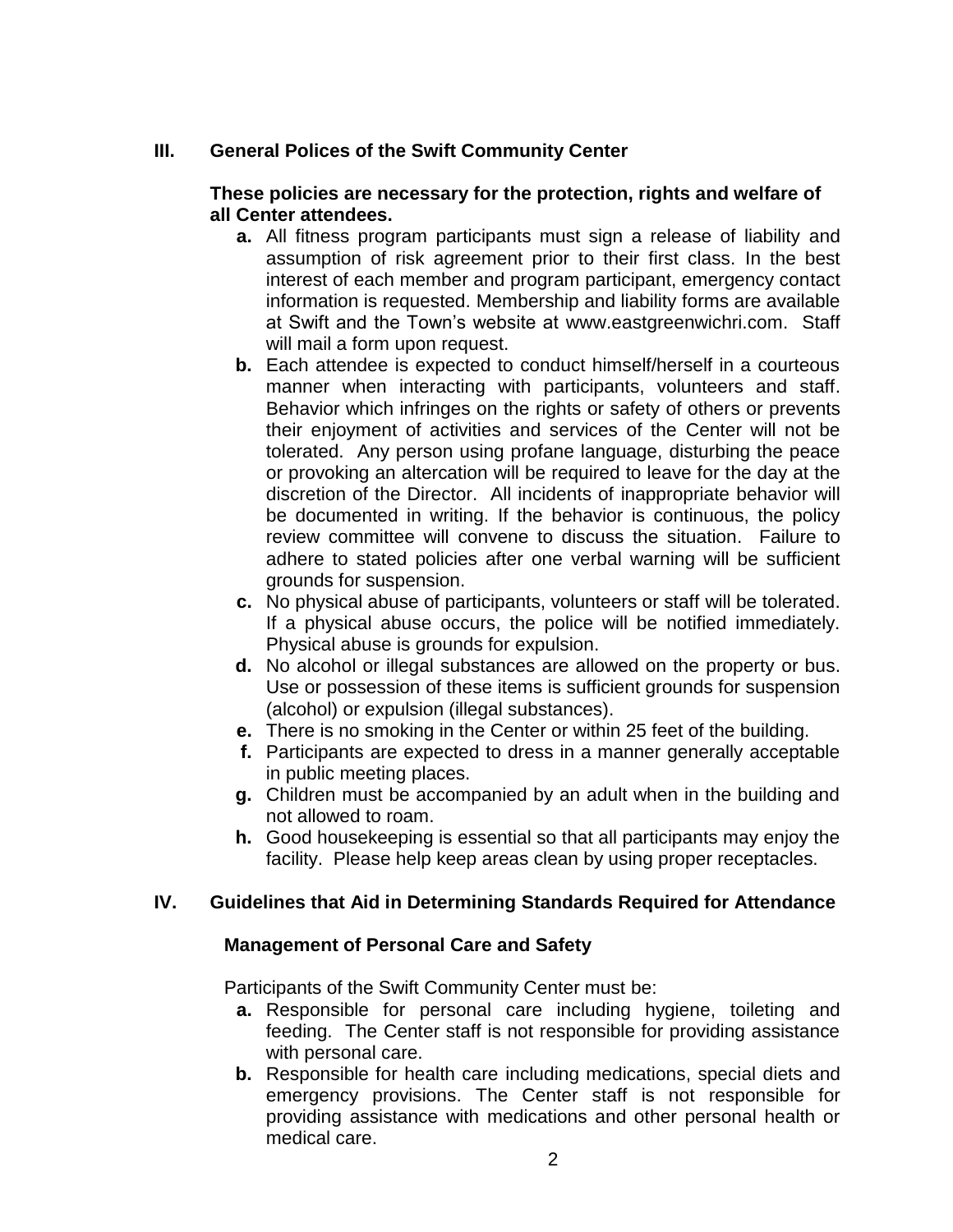- **c.** Responsible for own supervision and capable of independent decision making including the ability to plan and make transportation requests, lunch reservations, program reservations and financial transactions for Center activities.
- **d.** Reasonably oriented to surroundings at and around the Center.

An adult age 55 and over or an individual with a disability may bring an appropriate companion/caregiver to help him or her take part in activities.

No animals are allowed in the building, with the exception of service animals.

If a participant cannot meet the required standards, staff is available to provide resource information and to discuss options. It is our hope to provide a warm, welcoming atmosphere for as many seniors and individuals with disabilities as possible.

### **V. Transportation Rules and Regulations**

The Senior and Human Services bus is accessible to East Greenwich residents ages 55 and over and residents with disabilities. The bus lift will accommodate persons using wheelchairs, walkers, crutches, canes, braces, etc. or who otherwise have difficulty using steps. The bus will pick up and drop off passengers at their residences. Non-residents can meet the bus at the Center.All passengers using the bus lift are encouraged to hold onto the handrails. A passenger standing on the bus lift will be asked to lower his/her head when entering the bus.

Reservations are required at least 24 hours in advance by calling the Transportation Coordinator at 886-8669, ext. 3. Please have the name and address of your destination available as well as the time of your appointment (if applicable). The bus seats a maximum of 20 passengers. Reservations are on a first come, first serve basis. Medical appointments take precedence over leisure activities and retail shopping.

All pick-up times are approximate. Please allow 15 minutes on either end of the scheduled pick-up time. For example, if you are given a pick-up time of 9:00 a.m., the bus will arrive at your residence between 8:45 a.m. and 9:15 a.m. Please be ready at all times during this pick up window, so that the bus stays on schedule for all passengers. Riders must understand that this service is not a taxi and some waiting periods may be necessary in order to accommodate everyone's needs. Please consider bringing reading materials or stereo headphones to pass time. We strive to be as timely as possible, given traffic, etc. You may be scheduled to be picked up earlier than you think is necessary, but others are riding the bus too and need to get to their destination on time. If you need to cancel your ride, you must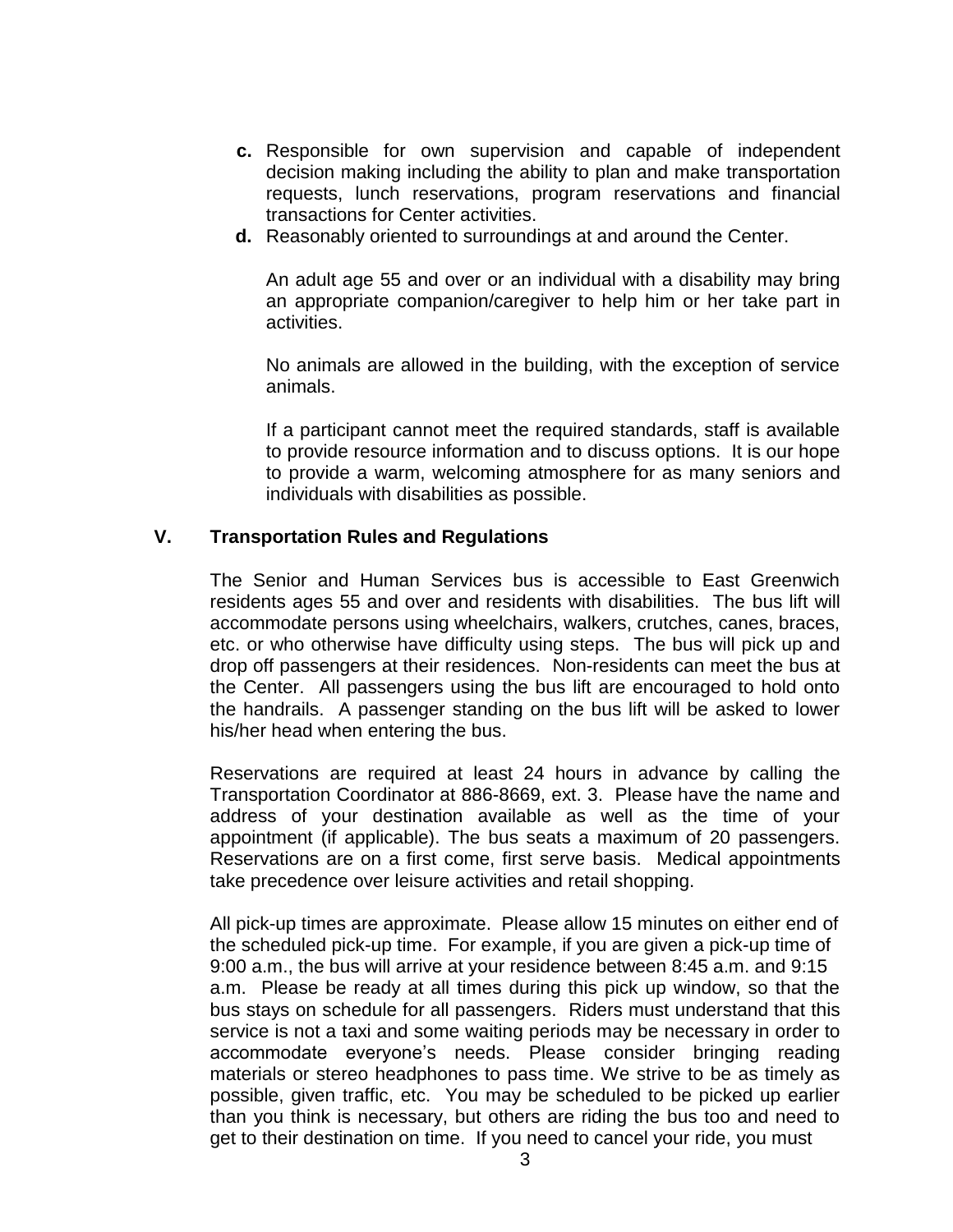call at least 2 hours prior to the pick-up window. Passengers scheduled for a pickup before 9:00 a.m. should leave a cancellation message on the Transportation Coordinator's answering machine at 886-8669, ext. 3. If a passenger does not cancel a trip at least 2 hours prior to the pick-up window, the passenger is considered a "No Show". Please see Section VI for the Town's No Show Transportation Policy.

## **Fees**

The transportation fees are \$2 round trip or \$10 for a one month unlimited use bus pass. The monthly bus pass does not include special trips to the Ocean State Theatre Company or Theatre By The Sea.

## **The following health and safety issues must be observed by passengers:**

- **a.** A transportation application must be completed prior to a passenger's first ride. In the best interest of each passenger, emergency contact information is requested. Transportation applications are available at Swift and the Town's website at [www.eastgreenwichri.com.](http://www.eastgreenwichri.com/) Staff will mail an application upon request.
- **b.** Seatbelts must be worn at all times while riding on the bus. The driver will assist passengers with seat belts if requested.
- **c.** Remain seated until the vehicle comes to a complete stop.
- **d.** Maintain proper personal hygiene.
- **e.** No smoking, eating or drinking.
- **f.** Intoxicated or otherwise impaired passengers will be denied service.
- **g.** Please help keep the bus clean by using proper receptacles.
- **h.** The driver will provide a wheelchair for passengers that prefer to sit while using the bus lift. The wheelchair holds 450 pounds. The wheelchair is available to enter and exit the bus and should not be used to transport passengers to and from their destination.
- **i.** The driver is not permitted to stand on the bus lift with a passenger.
- **j.** The driver is not permitted to lift passengers. The driver will assist passengers on and off the bus, but will not lift passengers up or down the stairs or out of a seat.
- **k.** The service is curb to curb only. The driver is not permitted to enter residences, therefore no in-home assistance will be provided. The driver will not provide assistance to and from the bus.
- **l.** The driver will lift and store light mobility devices, such as walkers or canes, onto the bus.
- **m.** Passengers are not allowed to operate any bus equipment. Only the driver will operate the bus lift, doors and other specialized equipment.
- **n.** Frequent "No Shows" for rides may result in suspension of transportation services. Please see the No Show policy, Section VI.
- **o.** Driveways must be clear of snow, ice, branches and debris prior to pick up.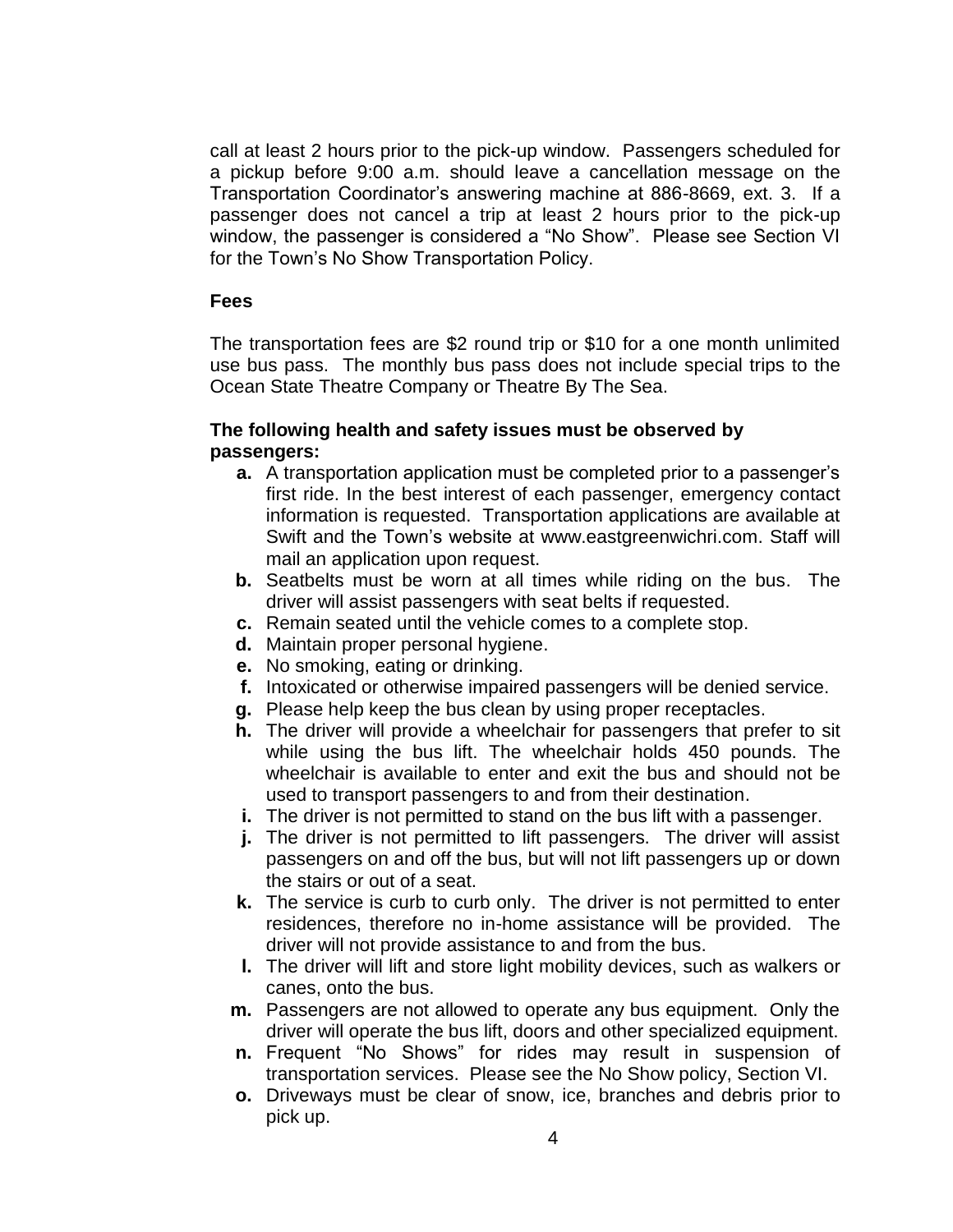**p.** Tipping the driver is not permitted.

Failure to abide by these rules may result in a suspension from transportation services, followed by a meeting with the policy review committee. We appreciate your understanding and cooperation.

### **VI. No Show Transportation Policy**

The purpose for establishing a No Show Policy is to encourage responsible trip scheduling and transportation use. Our No Show Policy is part of an effort to bring our passengers more efficient service. No Shows are recorded each time a passenger makes a late cancellation, forgets to cancel, declines their trip at the door, or is not available for pick-up for their scheduled trip. No Shows and late cancellations result in wasted trips that could have been scheduled for use by other passengers.

Sporadic passenger no shows, late cancellations, and cancellations at the door are an expected cost of offering a transportation service. However, excessive no shows, late cancellations, and cancellations at the door adversely affect the efficiency and effectiveness of service and adds to the cost of providing the service.

#### **Definitions:**

**Advance Cancellation** - when the passenger (or a representative for the passenger) cancels a specific scheduled trip at least 2 hours prior to the pick-up window. Passengers scheduled for pickup before 9:00 a.m. should leave a cancellation message on the Transportation Coordinator's answering machine at 886-8669, ext. 3.

**Late Cancellation** - the passenger (or a representative for the passenger) does not call to cancel a specific scheduled trip at least 2 hours prior to the pick-up window. Late cancellations will be treated as No Shows.

**Cancel at Door** - when the vehicle arrives at the location designated for a specific scheduled trip within the 30-minute pick-up window and the passenger (or a representative for the passenger) notifies the driver at that time that they no longer need the scheduled trip.These are considered No Shows.

**No Show** - a No Show is defined when all of the following criteria have occurred:

There has been no call by the passenger (or a representative for the passenger) to cancel the scheduled trip 2 hours or more before the pick-up window. **AND** The vehicle arrives at the scheduled pick up location within the 30 minute pick-up window. **AND** The driver cannot reasonably see the passenger approaching the vehicle within 2 minutes.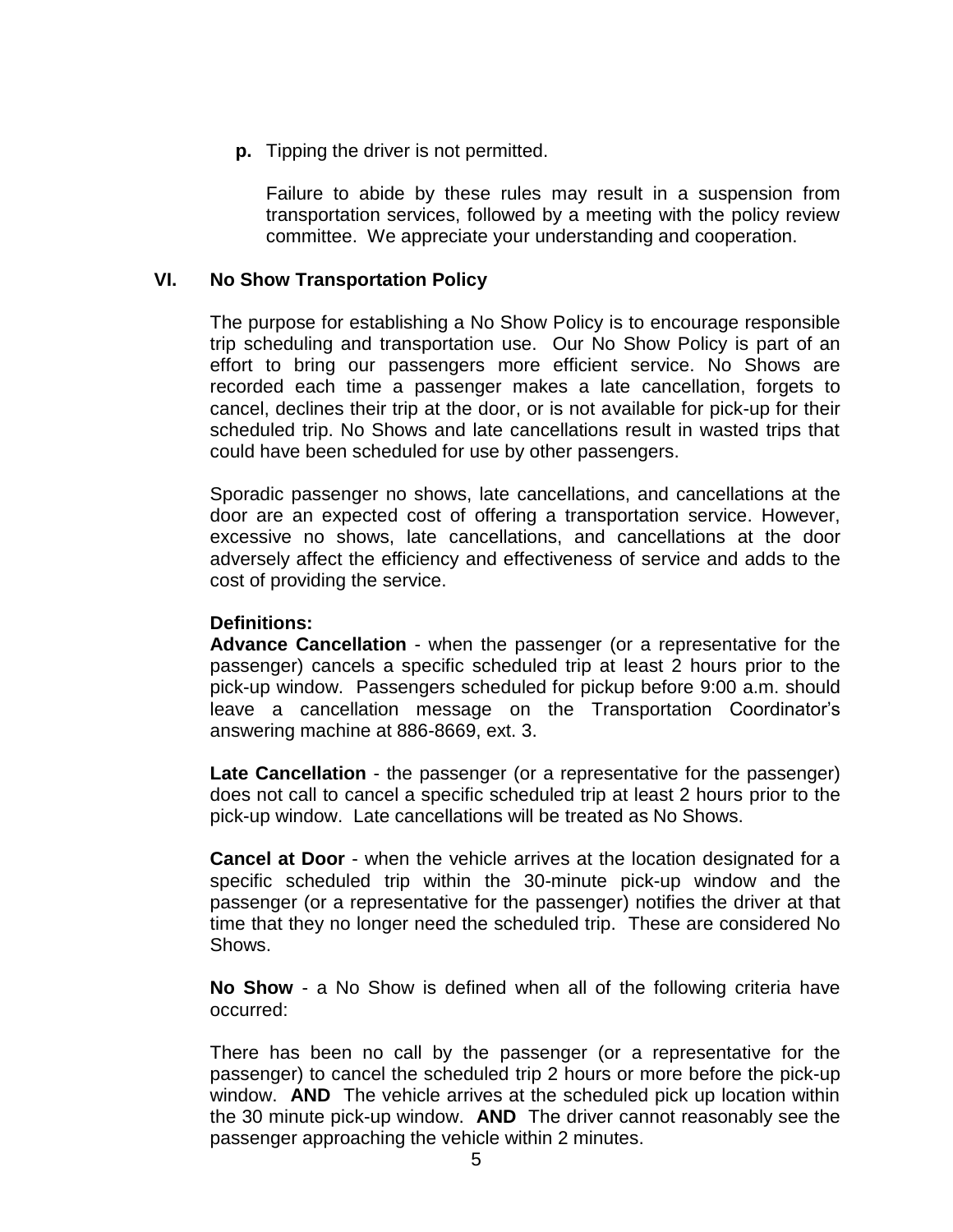Late cancellations and cancellations at the door will also be treated as No Shows.

A pattern or practice of No Shows may result in a suspension of transportation service.

### **No Shows Beyond a Passenger's Control**

Trips cancelled for reasons that are beyond the passengers control will not be considered No Shows. This includes missed trips resulting from sudden illness, family or personal emergency, appointment delay, extreme weather conditions or other unforeseen reasons for which it is not possible to call to cancel in time or to take the trip as scheduled. Although No Shows will not be issued for reasons beyond the passenger's control, the passenger should always make every effort to cancel scheduled trips in a timely manner. It is the passenger's responsibility to provide the reasoning for not canceling a trip. Contact should be made with the Senior Services office as soon as reasonably possible. Lack of any contact will result in a No Show being issued. Repeated failures to take scheduled trips, regardless of the reason, are subject for review.

#### **No Show Notifications and Penalties**

Penalties will be assessed when passengers exceed two No Shows within a six month period. They will be notified of every No Show in writing and will receive a suspension after two No Shows. Customers will receive a No Show notice in the mail or by email for any day they have a No Show. The notice or email message will list the date, time, and location of the missed or late cancelled ride. Excessive No Shows and late cancelations will result in suspension of service for longer periods of time.

Consequences for an Established Pattern or Practice of No Shows within a Six Month Period

1<sup>st</sup> Violation Notice Documenting No Show

2<sup>nd</sup> Violation Notice Documenting No Show

3<sup>rd</sup> Violation 5 Operating Days Suspension

4<sup>th</sup> Violation 10 Operating Days Suspension

5+ Violation 25 Operating Days Suspension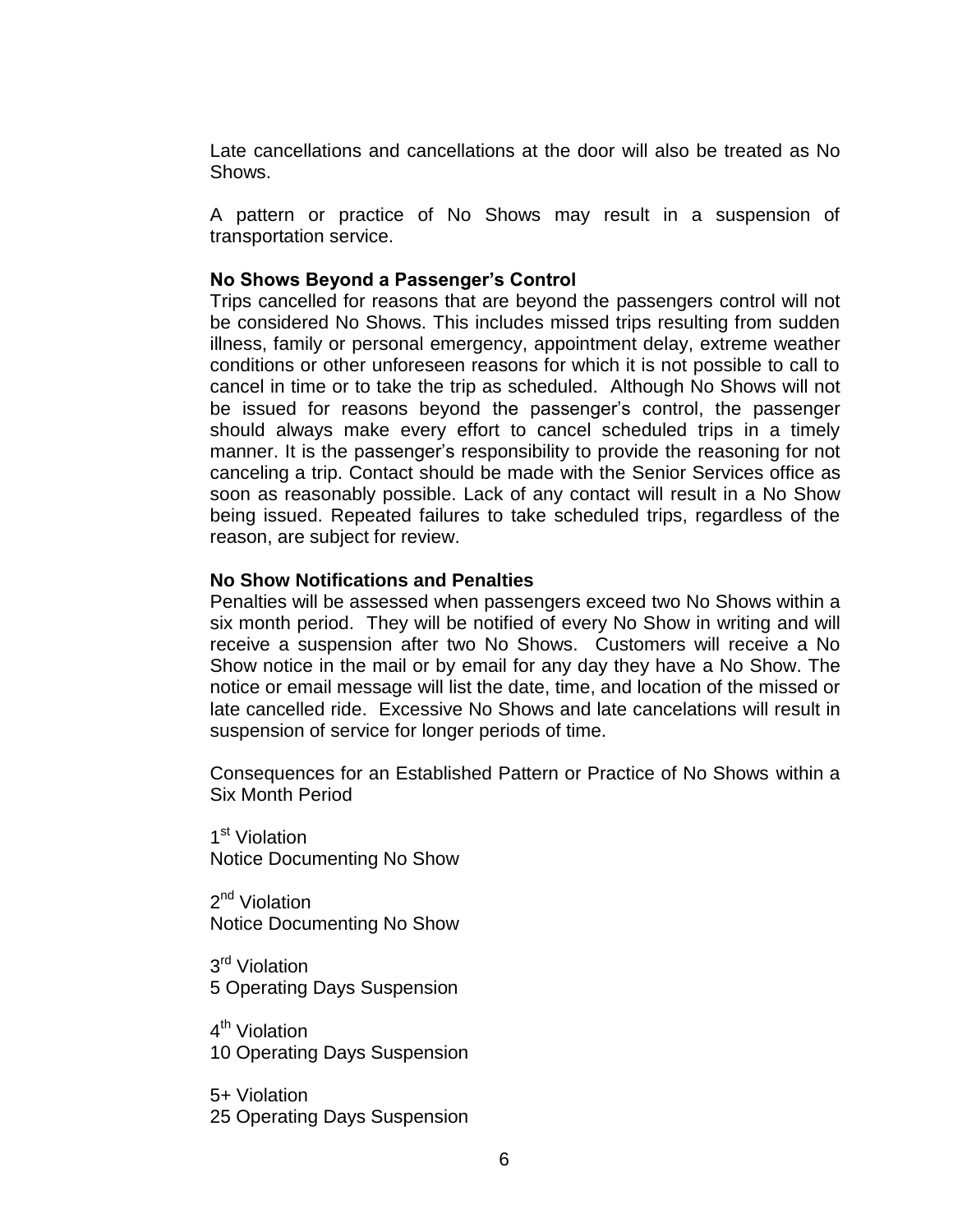If a passenger disagrees with the suspension of service, the suspension may be appealed by the passenger. Section VIII of this document outlines the appeal process.

Suspension of service privileges will be postponed pending completion of the appeal process.

## **Transportation Schedule**

**Monday – Thursday:** senior dining and activities at the Center and the East Greenwich Free Library.

**Tuesday & Wednesday:** morning doctor and dentist appointments in East Greenwich only. Pick up is between 8:45 a.m. and 10:00 a.m.

**Wednesday:** Stop & Shop Plaza on Frenchtown Road, TJ Maxx Plaza in North Kingstown and Dave's Market Plaza in Quonset, periodically on Wednesday afternoons. Pick up begins at 1:00 p.m.

**Thursday:** Stop & Shop on Frenchtown Road. Pick up begins at 8:45 a.m.

**Friday:** Day trips, retail shopping and lunch at a pre-determined restaurant. Pick up begins at 9:00 a.m. unless otherwise noted in the newsletter.

**Grocery Shopping:** Shoppers are allowed one hour and 15 minutes in the market and a maximum of 6 reusable canvas shopping bags. Large item purchases are not permitted. The driver will load and unload grocery bags on and off the bus. If requested, the driver will carry grocery bags to a passenger's front door or to the lobby of a housing complex.

## **VII. Inappropriate Behaviors and Possible Reasons for Suspension**

- **a.** Verbal abuse of participants, volunteers or staff.
- **b.** Profane language or threats of violence.
- **c.** Inappropriate or disruptive behavior.
- **d.** Continued harassment of participants, volunteers or staff.
- **e.** Continued disruptions of senior services programs.
- **f.** Use or possession of alcohol.
- **g.** Health hazards including personal hygiene.
- **h.** Frequent transportation "No Shows".
- **i.** Failure to adhere to stated policies after appropriate warnings will be sufficient grounds for suspension.

## **Length of Suspension**

- **a.** One (1) day to thirty (30) days.
- **b.** Conditions to be met to resume activities:
	- 1. Situation is resolved or corrected.
		- 2. Meeting with appropriate staff is held.